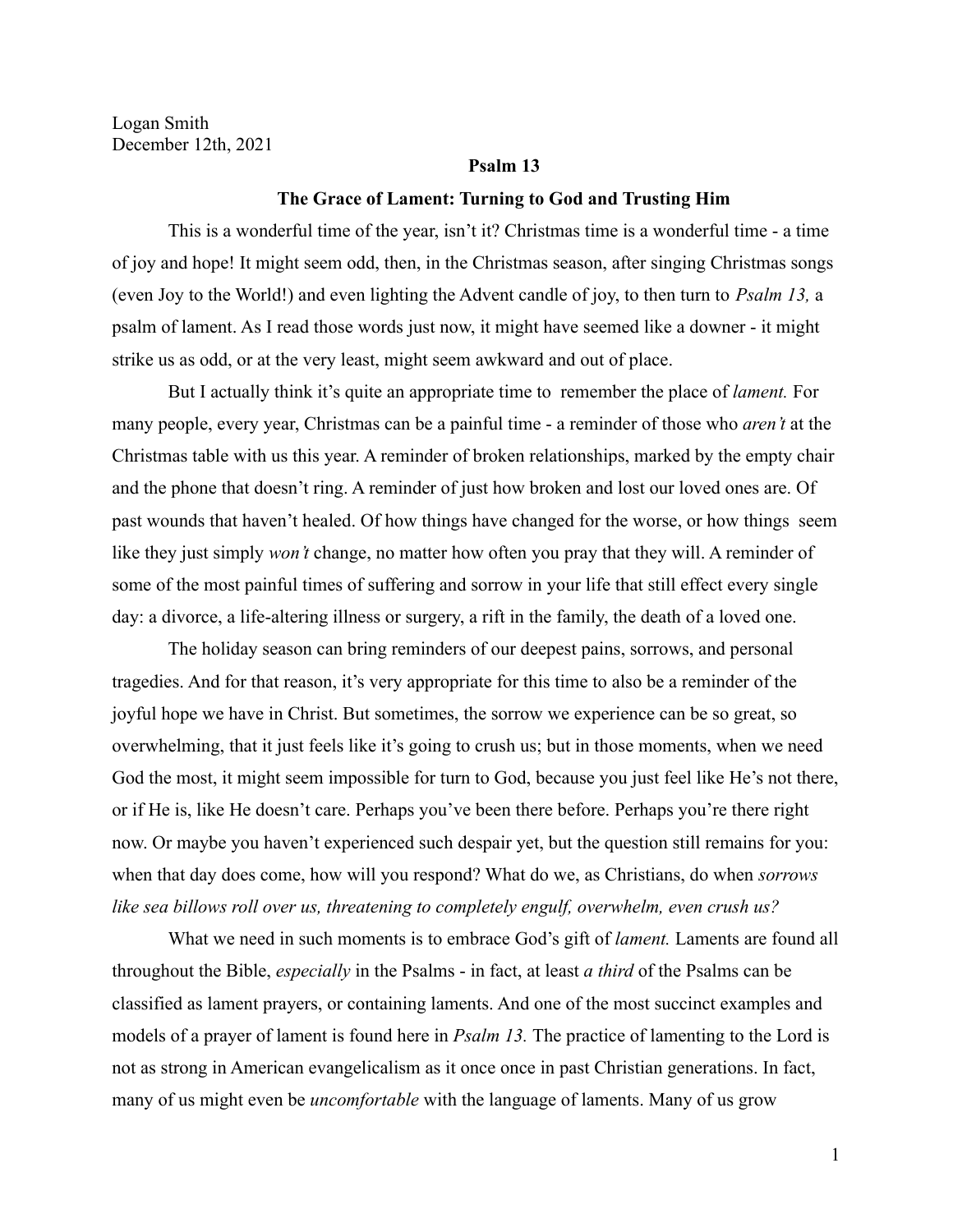uncomfortable when we hear people talk about their grief and sadness in life; we might not know how to respond or what to say, so we awkwardly try to change the subject. Some might even think that lamenting is *wrong.* We might think that it's unChristian, maybe even sinful, to be sad, or to wrestle with sorrow and depression. We might feel guilty for our grief, and think we're just being negative or complaining, that maybe we're just being unfaithful, so we just try to cover it up and pretend like everything is ok. Yet the pain and grief we feel just continues to grow and become heavier in our hearts. Perhaps we don't know how to talk about the pain, sorrow, suffering, and grief that we experience, or that one another experience. Perhaps we don't know how to talk to God about it, either. And then, when we read honest, raw, passionate language of lament and mourning in the Bible - lament prayers like Psalm 13 - they might shock and startle us; we might not even know what to do with them. We might think, "Isn't this complaining? Isn't it wrong to question God? Is it really ok to be this honest and raw about our deepest pain and sorrow, about our questions and fears, about our doubts and confusion - even with GOd?"

Yet the prayer of lament remains for us a precious gift that God has given us. A pastor named Mark Vroegop wrote an excellent book on learning the practice of godly lament, titled *Dark Clouds, Deep Mercy.* In that book, he defines lament this way:

Lament can be defined as a loud cry, a howl, or a passionate expression of grief. However, in the Bible lament is more than sorrow or talking about sadness. It is more than walking through the stages of grief. Lament is a prayer in pain that leads to trust. Throughout the scriptures, lament gives voice to the strong emotions that believers feel because of suffering. It wrestles with the struggles that surface. …Think of lament as the transition between pain and promise. It is the path from heartbreak to hope.<sup>1</sup>

That's Vroegop's definition for biblical lament: a prayer in pain that leads to trust. He goes on to point out a four-fold pattern repeated in most biblical laments: 1. First, it starts with *an address to God,* for laments are, first and foremost, a prayer, turning to God and bringing our pain and sorrow to Him; 2. Secondly, there is *complaint,* where the psalmist honestly and passionately pours out his heart and sorrows to the Lord; 3. Third, *requests are* made to God, to alleviate the anguish or suffering; and then, finally, 4. The lament turns to end on the final note of *hopeful faith, of trusting in the Lord.* That's the pattern of biblical laments: *turn, complain, ask, and trust.<sup>2</sup>*

<sup>1</sup> Mark Vroegop, *Dark Clouds, Deep Mercy: Discovering the Grace of Lament,* p.28.

<sup>2</sup> Vroegop, *Dark Clouds, Deep Mercy,* p.29.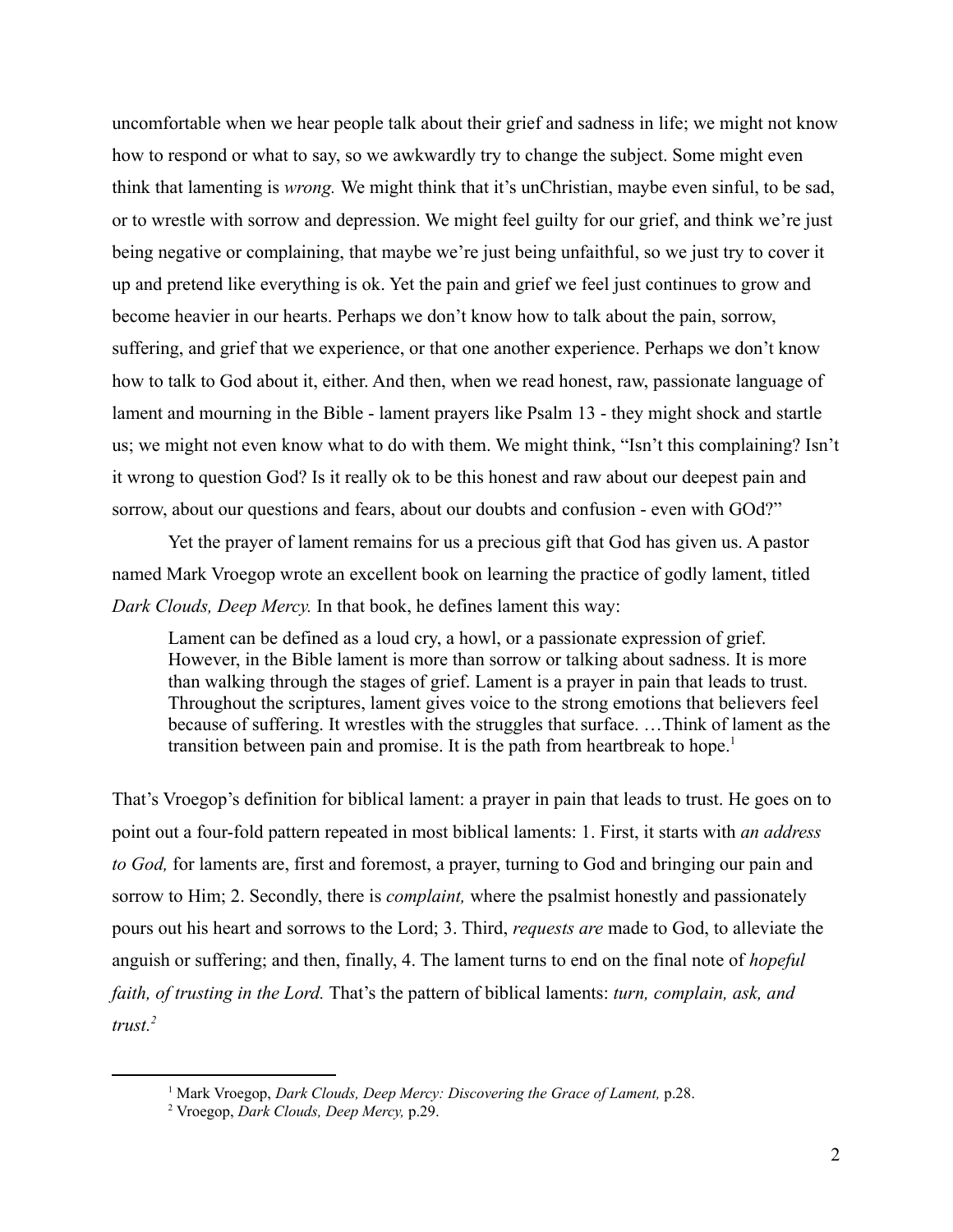And that's exactly what we see here in Psalm 13. In fact, Psalm 13 serves as a *model* prayer of lament for us. It gives us language to turn to God in our grief, pain, despair, and sorrow, to pour out the complaints of our souls to Him, plead with Him to hear and answer our prayers, and then turn to *trust Him,* no matter what. That's how Psalm 13 teaches us to deal with our emotions of sadness, grief, and inner turmoil, even when it feels overwhelming. Psalm 13teaches us to lament - to bring it to God, and learn to trust Him with it.

So let's walk through this process of lament, starting with:

### **I. Turning to God with Our Honest Grief and Complaints (vv.1-2)**

The beginning of this Psalm can be a bit jarring. We're told that the Psalm is written by David, and then he immediately jumps into a passionate, even painful cry of lament in verse 1: "How long, O LORD? Will you forget me forever? How long will you hide your face from me?" David is using startling language here to express that he feels *abandoned by God.* He feels like GOd isn't there, like GOd doesn't see Him; or, if He does see him, he feels like God doesn't care about him or the things he's going through. David is expressing, in a very raw and honest way, how he feels like God has forgotten him, like God's hidden His face from Him, and is refusing to pay attention to his life, hear his prayers, or care about all of the pain and sorrow that he bears. And notice that we're not given any details or context for what David is going through when he writes; and I think the reason for that is so that we can relate to these words, even use this prayer as our own, when we feel this same way. Maybe you can relate. Have you ever felt that way? Like God's abandoned or forgotten you? Like He just isn't there, or if He is, He just doesn't seem to care?

David continues, in verse 2: "How long must I take counsel in my soul and have sorrow in my heart all the day? How long shall my enemy be exalted over me?" David is expressing this inner turmoil that he feels within himself, when he says "I take counsel in my soul and have sorrow in my heart all day." He's filled with deep grief and sorrow that just want go away. He goes to himself for counsel, which doesn't help, because he doesn't have the answers, so his soul is stuck in this place of inner turmoil, constantly worrying and fretting about what's going to happen or what he's going to do. THis is the language of depression, of anguish; the language of a despairing soul. His heart is weighed down with grief "all the day." His enemy is being "exalted over" him, so that David is losing and his enemies are winning. As the king, defeat would be perilous not only for himself, but for his kingdom. And not only this, but David was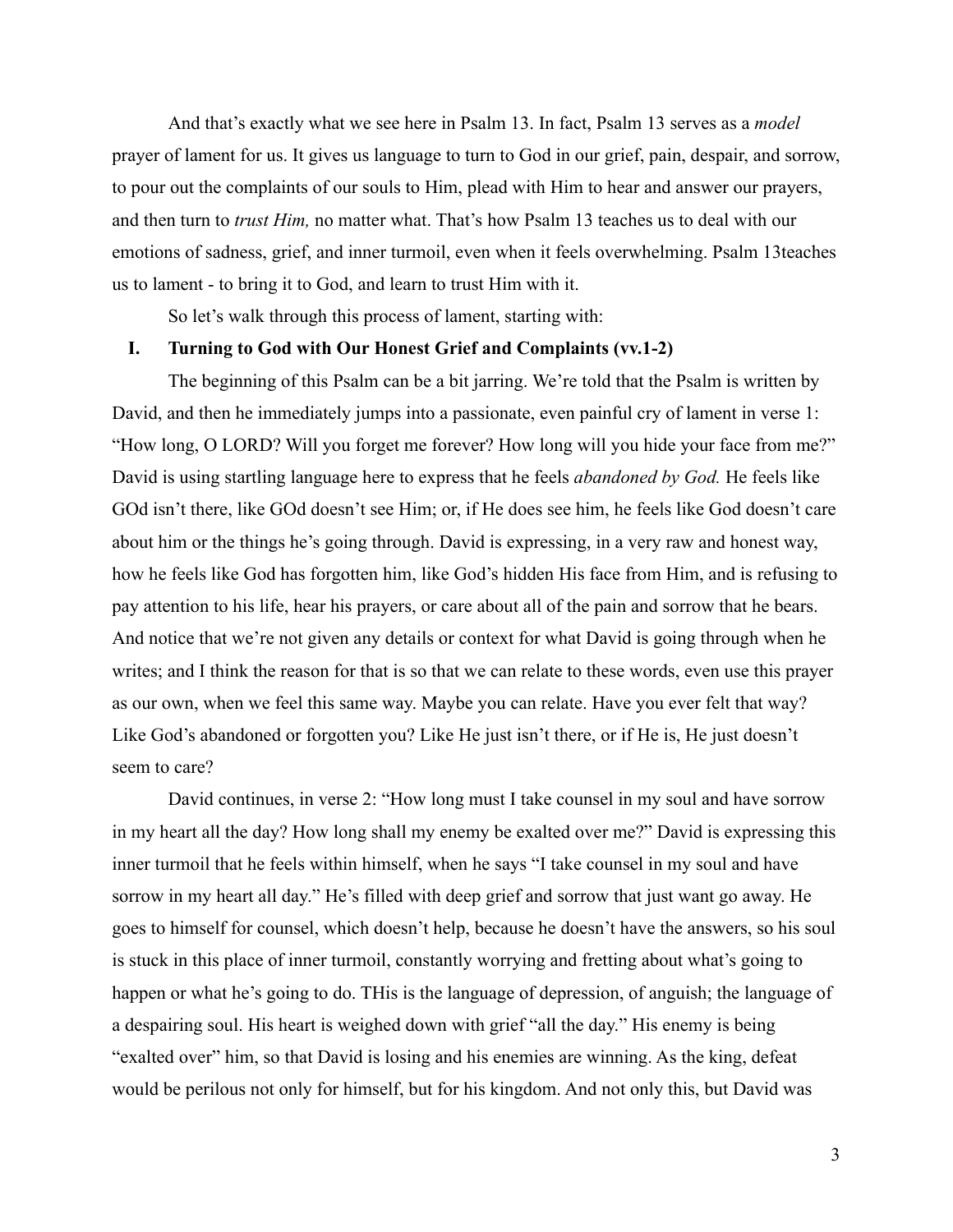king over Israel - over *GOd's* people. So for his enemies to prevail would feel like God had forgotten his promises, both to David and Israel. Have you ever been there? Have you ever been stuck in a situation where you don't know what to do, your heart feels like lead its so heavy with grief all day every day, and you're starting to feel hopeless, wondering if GOd even hears your prayers?

This is why, when David feels this overwhelming grief and inner turmoil, even when he feels abandoned and forgotten by God, he cries out, "How long, O LOrd?" He cries out this question to GOd four times just in these two verses. "How long will you abandon and forget me? How long will you ignore me and not answer my prayers? How long is my sorrow going to go on, so that my heart is filled with despair? How long am I going to suffer defeat at the hands of my enemies?" David is crying out to God, even *complaining* to GOd, asking when He is going to act.

Now, this kind of raw language makes us uncomfortable, doesn't it? If you just read these words written by someone else, and they weren't in the Bible, we might even assume that this person was coming from a place of anger at God, not faith. But the essential thing to realize here is that *David is crying out to the Lord in the form of a prayer.* David is not shaking his fist at God in anger. Nor is he accusing God. INstead, he's *running to God* and being honest about how he feels, pouring out his soul to him, even in raw, honest language. But the most important thing is that, even when he feels abandoned and forgotten by God, he still *runs to God in prayer.* **Lament is an act of faith.** He's saying, "I feel like you're not there God, and that you don't care. But I know that's not true! And I know that you're the only one that can truly help me! So I'm running to you with these burdens and sorrows that I just can't bear on my own. I'm turning to you in faith, depending on you alone. I'm not going to try and bear these burdens on my own anymore - I'm going to hand them over to you." And the way David does that is by pouring out the contents of his hearts in an honest, even startling, way. He *laments to God.* And I think we're given Psalm 13 because we're meant to follow David's example here. In fact, I'm quite sure of it.

When we feel hurt, abandoned, and forgotten by God, the very thing we must do is *run to GOd with our pain and sorrow!* Now, this might seem like the obvious solution, but in the moment, it can seem very counter-intuitive. When your life is full of disappointment, when you're expectations haven't been met, when you're marriage isn't what you wanted it to be, or it completely fails, or when you watch your children walk through terrible suffering, or even walk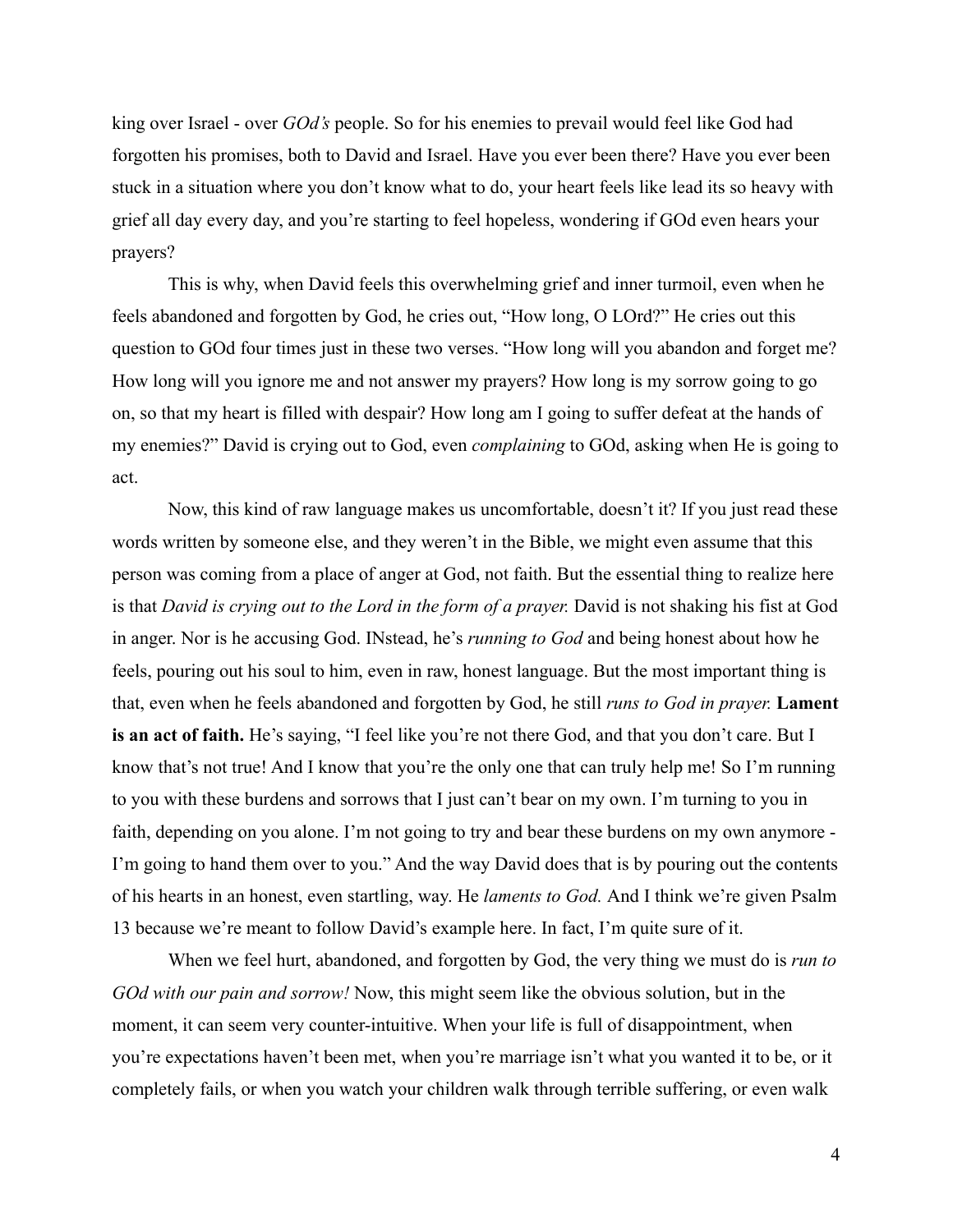away from the Lord, or when you lose your job, or lose a loved one, or when it feels like everything is falling apart, and you feel like God isn't there, or isn't listening, or has forgotten you or doesn't care - *what do you do?* I think we're tempted to fall off the ditch on either side of the road, in two opposite errors.

On the one side, you may be tempted to *run away from God.* You might be tempted to actually *believe* the lie that GOd doesn't care about you, and you might be tempted to fall away. Or, at the very least, you might be tempted to let your relationship with God grow very cold, maybe harboring bitterness and anger against the Lord in your heart. But in those moments, the Lord is exactly the person we need to turn to! He's the only one that can bear these unbearable burdens of our souls! TUrning away from God in the midst of our troubles is like turning away from food offered to us when we're starving to death! Like refusing to go to the doctor when we're sick!

But on the other hand, we're tempted to fall off into the opposite error, of just trying to sweep our emotions under the rug and pretend like everything is ok. We might even think that it's wrong and immature, maybe even sinful, to feel this way, or especially to talk to the Lord about our complaints! And so we might try to put a happy face on it, to just suck it up, and pretend like we're fine. But if we do that, all the sorrow and pain we feel isn't going to go away it will just fester in our hearts, until we either explode and turn away from GOd, or until our hearts grow cold with bitterness, and we settle for a shallow relationship with God where we never actually bear our souls to Him.

Brothers and Sisters, do you feel free to come to the Lord and actually be honest with Him? Do you actually feel the freedom to tell God how you feel - to be honest with God, even to use raw and passionate language, about how hurt and confused you feel? Maybe even that you feel like He's abandoned or forgotten you? If you feel that way, then run to God and tell Him so! YOu're not going to surprise or shock Him; He already knows! And you're not going to make Him angry, or shame or embarrass Him. We shouldn't feel guilty for doing this; even Jesus did this! As we saw from our time in Matthew, Jesus prayed in the garden of Gethsemane saying "My soul is very sorrowful, even to death" (Matt.26:38). In other words, he felt like his sorrow was going to kill him! On the cross, he even expressed feeling abandoned by God, crying out, "My God, my God, why have you forsaken me?" (Matt. 27:46). God is our loving Father; He *wants us* to bring our problems, our sorrows, our grief and pain to Him! If you feel like GOd's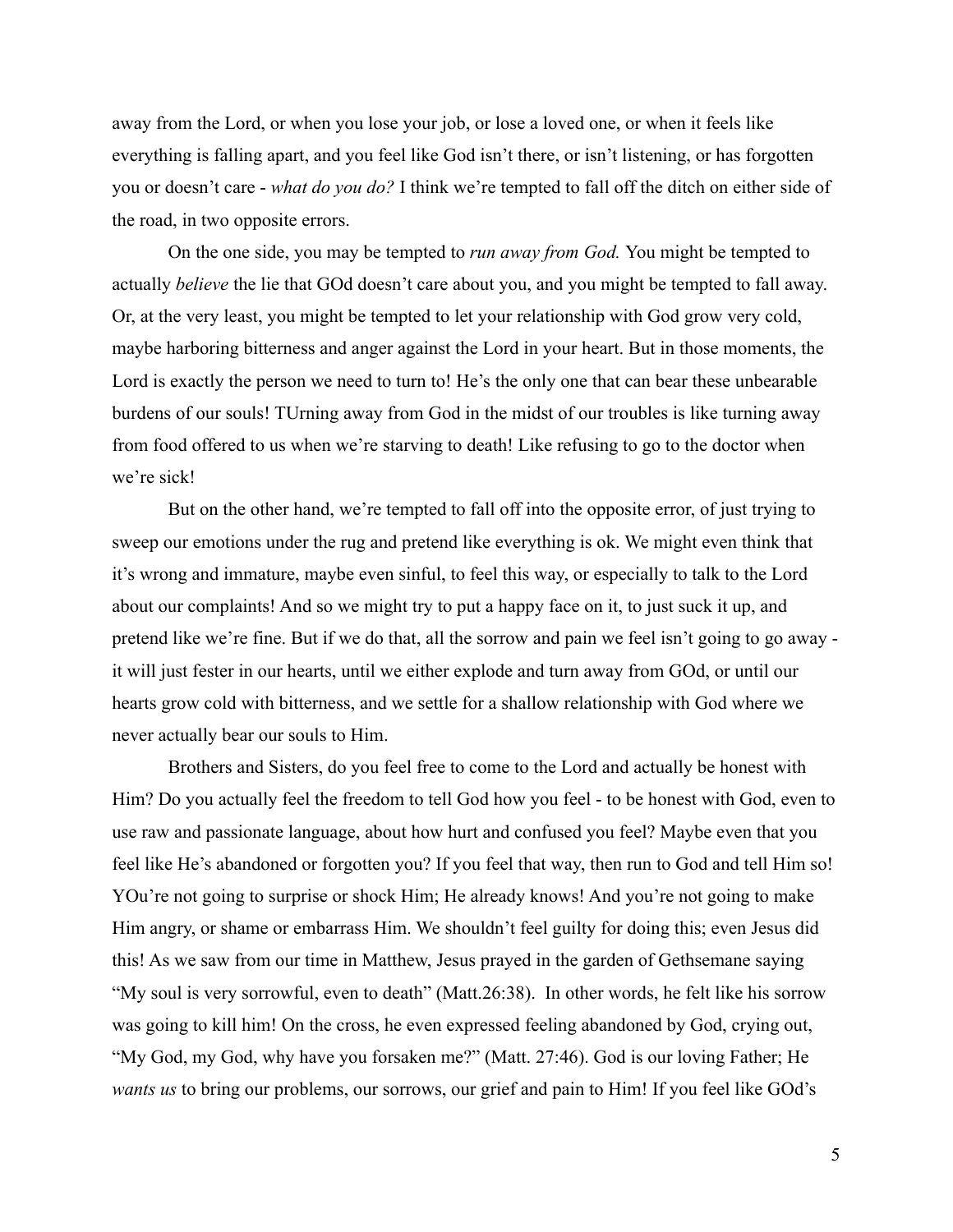not hearing your prayers, if you've even lost hope in situations in your life, and are on the verge of giving up hope, then you need to *run to God and pour your soul out to Him!* Tell Him how you feel! Bring your complaints to God! And perhaps you're thinking, "Well, my situation isn't *that* bad." Whatever burdens your heart, *turn and take it to the Lord,* no matter how big or small. If you're anything like me, we never really run out of things to complain about, right? INstead of grumbling and complaining about them, let us turn to the Lord in lament. In my own personal experience, the times that I have fallen to my knees and poured out the anguish of my heart to GOd in prayer and with tears have led to the moments where I have felt the Lord's love and presence the strongest in my life.

No, lament isn't a license to be angry at God, to be bitter, or to accuse Him of wrongdoing. But it *is* a license to be honest with GOd about your feelings! If you're tempted to feel angry with God, to doubt His goodness and love, or to doubt whether praying does any good at all, then tell God that! Be as honest as you can! Pour your heart and soul out to the Lord! Let the language of the lament psalms be your guide. Cry out, "How long, O Lord?" Do so as an act of faith, by turning to the Lord in your pain.

But remember, we can't stop there, because the goal is *trust.* So the next step is…

## **II. Turning to God with Passionate Pleading (vv.3-4)**

After letting God know inner turmoil and sorrow, David now prays and asks God to help him - to hear and answer his prayers, to do something to fix his situation, to heal his pain and take away his sorrow and anguish. He prays, in verses 3-4, "Consider and answer me, O LORD my God; light up my eyes lest I sleep the sleep of death, lest my enemy say, 'I have prevailed over him,' lest my foes rejoice because I am shaken."

David asks God to "consider" and "answer" Him, acknowledging that he feels like God doesn't care, but then also acknowledging that He knows that GOd *does* care, that God *is* there! So he's asking God to prove Himself faithful once more; he's asking God to listen and hear his prayers, even to answer and deliver him. He asks God to "light up" his eyes, a metaphor for encouraging and strengthening his heart, to revive his soul with joy and hope. He prays that God would hear him, answer him, and free him from this sorrow "Lest I sleep the sleep of death." Now, it's possible he's asking God to save him from literal death, perhaps from a physical enemy, or even from sickness. It's also possible he means that the pain and grief of his heart is so great that it feels like it's going to kill him. Either way, he's passionately pleading that God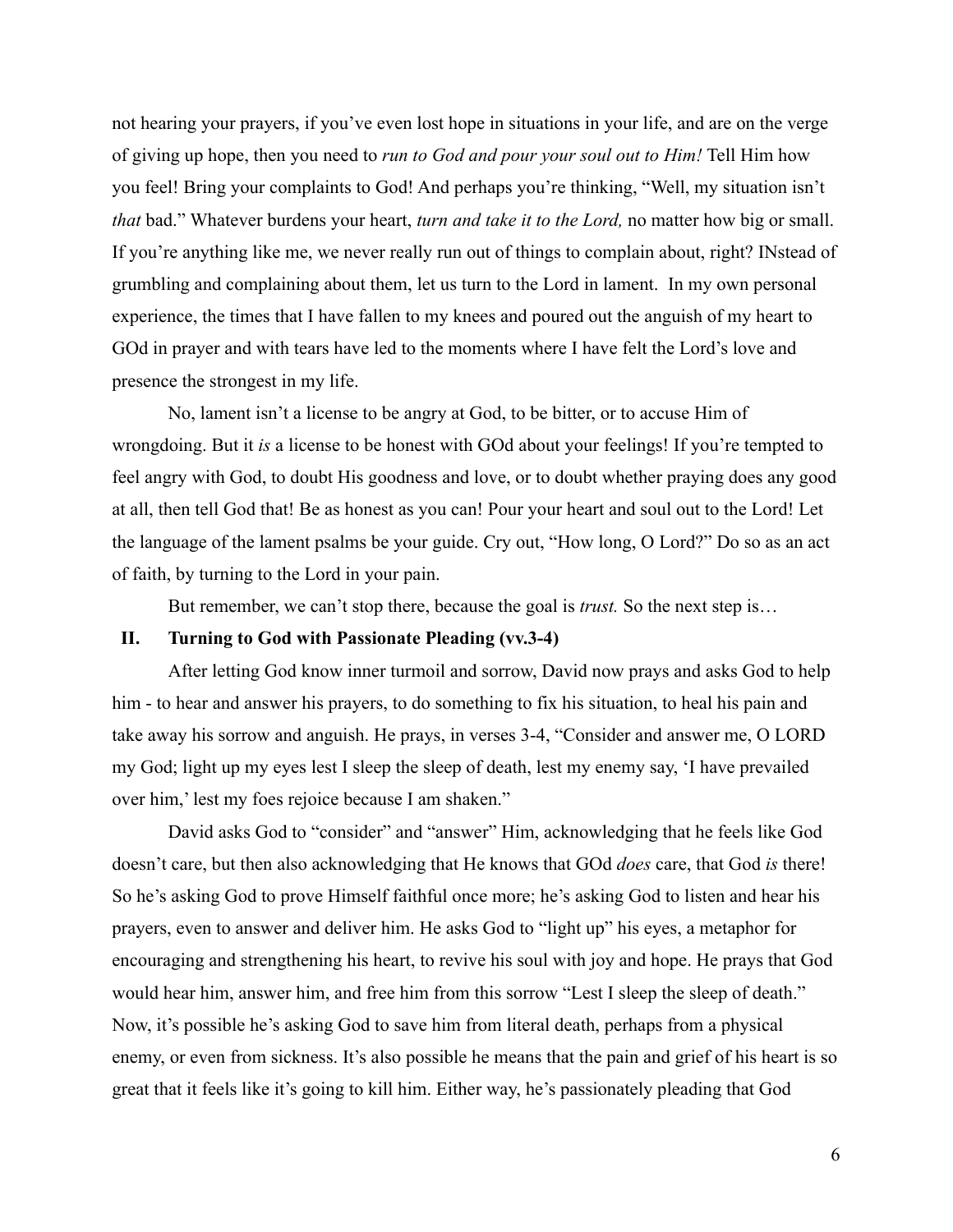would alleviate this intense burden of sorrow he feels, delivering him from being crushed. In verse 4, he prays that God would "consider and answer" him lest his enemy prevails over him and rejoices in his defeat.

Again, David is passionately crying out to God with his problems, not just venting, but asking God for help and deliverance, because he *really does believe* that GOd is there, that He cares, and that He is willing and able to answer our prayers, bear our burdens, and alleviate our sorrow and suffering! No matter what you're going through today, GOd cares for you; He loves you and He sees you. And He wants you to turn and cast your burdens on Him.

Perhaps you feel like your prayers aren't going through the roof and GOd doesn't hear your prayers. Perhaps you've given up hope in praying, thinking, "What's the point?" Perhaps you're even scared to plead with God and ask him for what's really on your heart. If that's you this morning, don't give up hope! Keep turning to God; keep pleading with Him! Keep crying out and praying, asking the Lord to help and deliver you! PAssionately plead with the Lord to act, and tell Him that you know that His intervention is your only hope, and you're depending on Him alone! IN fact, that might be the very reason God has allowed your time of waiting and praying to go on for so long - because He wants you to completely trust in Him for it; because He wants you to have a fuller, sweeter relationship with Him.

Cry out to the Lord and passionately plead with Him to deliver you from the sorrows and pain you're bearing! Plead with GOd, ask Him for very specific requests. Tell Him what's wrong and what you're worried will happen if He doesn't act and change the situation. Plead with God for your marriage, which you know will only be mended by God's help; for your spouse, children, or parent, who seems to be wandering away from the Lord, and you're absolutely terrified they're on their way to Hell, apart from the Lord's intervention; plead with God for that job you feel like you need, tell God why you think you need it and ask Him to provide. And we can do so because, even in the midst of our pain, tears, doubts, and fear, we know that *God is there, that He loves you, and that He cares for you!*

And this is the bridge that finally leads us to the last step of lament:

# **III. Turning to God with Confident Trust (vv.5-6)**

This is exactly what David models for us as he ends the Psalm. After crying out to the Lord with a sense of abandonment and grief, wondering if God would act, he makes an abrupt turn in verses 5-6: "But I have trusted in your steadfast love; my heart shall rejoice in your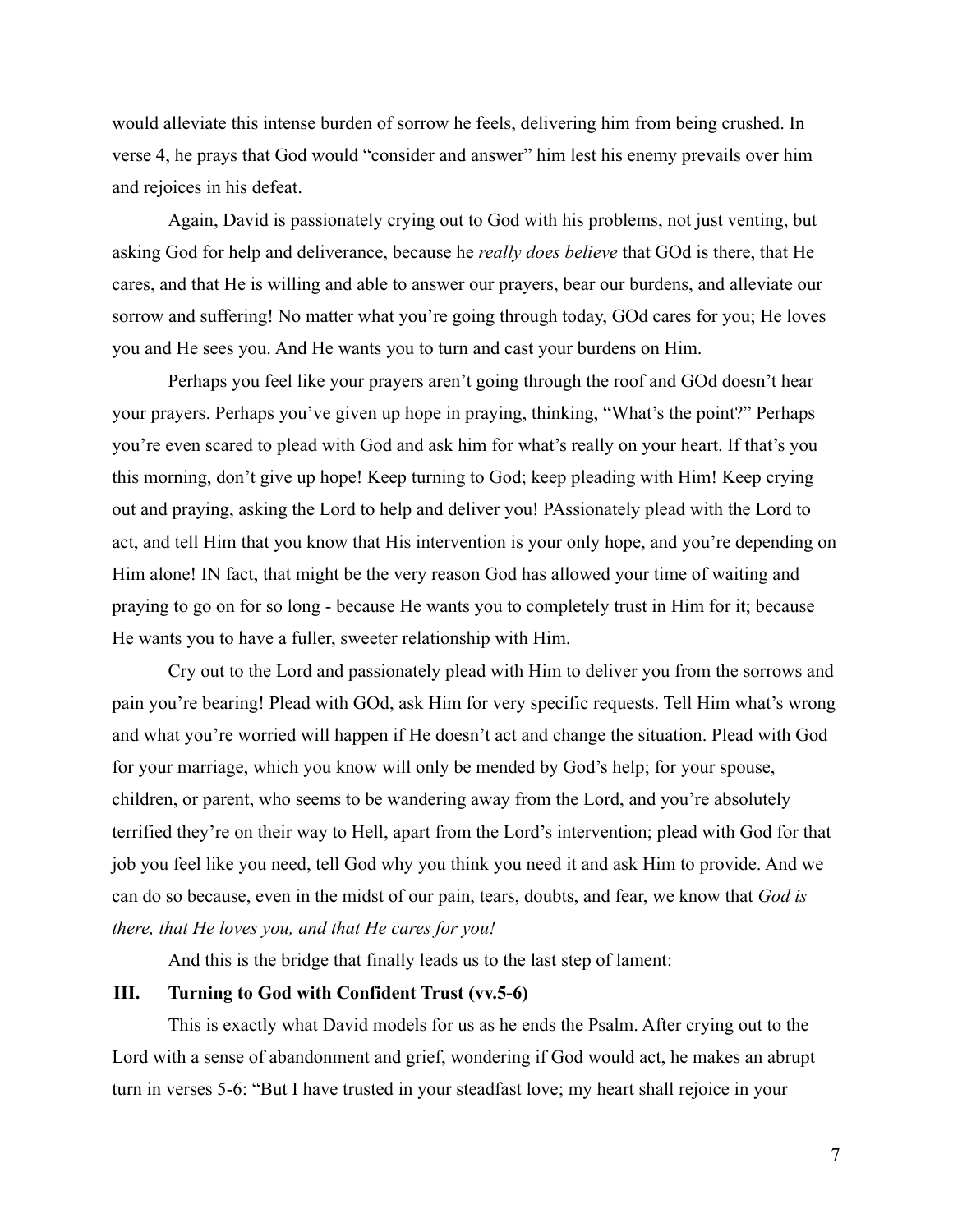salvation. I will sing to the LORD, because he has dealt bountifully with me." Now, it seems reasonable to conclude that David's circumstances haven't changed from the time he was writing verse 3 to the beginning of verse 4. So how can he move from verses 1-4 to this stance of trust, rejoicing, even singing in the final two verses?

It's because David is turning to the unchanging character and unfailing love of GOd. He is grounding His trust in the faithfulness, love, grace, and salvation of God. The goal of lament is not just to express our pain and sorrow, or ask God to help, but ultimately to *turn and trust Him,* with no matter what we're bringing to Him. And we do this by remembering the character of GOd: who He is and what He has done.

Even though David feels overwhelmed with sorrow and despair, even feels abandoned and forgotten by God, like his prayers are going unanswered, he continues to trust in God; he has turned to him in prayer, even this prayer of lament, because he has confident faith in God. He is trusting in the unchanging character of God Himself: "But I have trusted in your steadfast love." GOd's love is steadfast and faithful; his loving kindness endures forever and does not waver. Even when we struggle to see it, we know it's there, because God is love and He does not change; God is faithful from generation to generation! God's steadfast love endures; and this means His covenantal promises of redemption and salvation will never fail! So David remembers the unchanging character of God - His unwavering, steadfast love. He is confident of the Lord's salvation. He will rejoice and sing, remembering how the Lord has proved His faithfulness in David's life over and over again, "because he has dealth bountifully with me." In other words, David is proclaiming, with confident faith, that he knows and believes that God truly does care and is with him - that he has not abandoned or forgotten him, even though it feels like it sometimes. So he concludes with proclaiming this statement of faith in God, trusting in the enduring love and faithfulness of our Lord and Savior.

And this isn't just true for David - this is true for anyone who comes to the Lord in faith. In fact, we know that God's steadfast love and salvation have been most clearly revealed in the gospel - in the life, death, and resurrection of the God-Man, our Lord and Savior, Jesus Christ. When Jesus Christ was born, it was a beautiful moment - God the Son taking on flesh, GOd with us! God stepping down into the darkness and brokenness of our world, to bear our burdens, our sorrows, our pain and suffering - even our sin itself! - to save, redeem, and deliver us! Jesus fulfilled all the promises of God by going to the cross, dying in our place, and rising again,